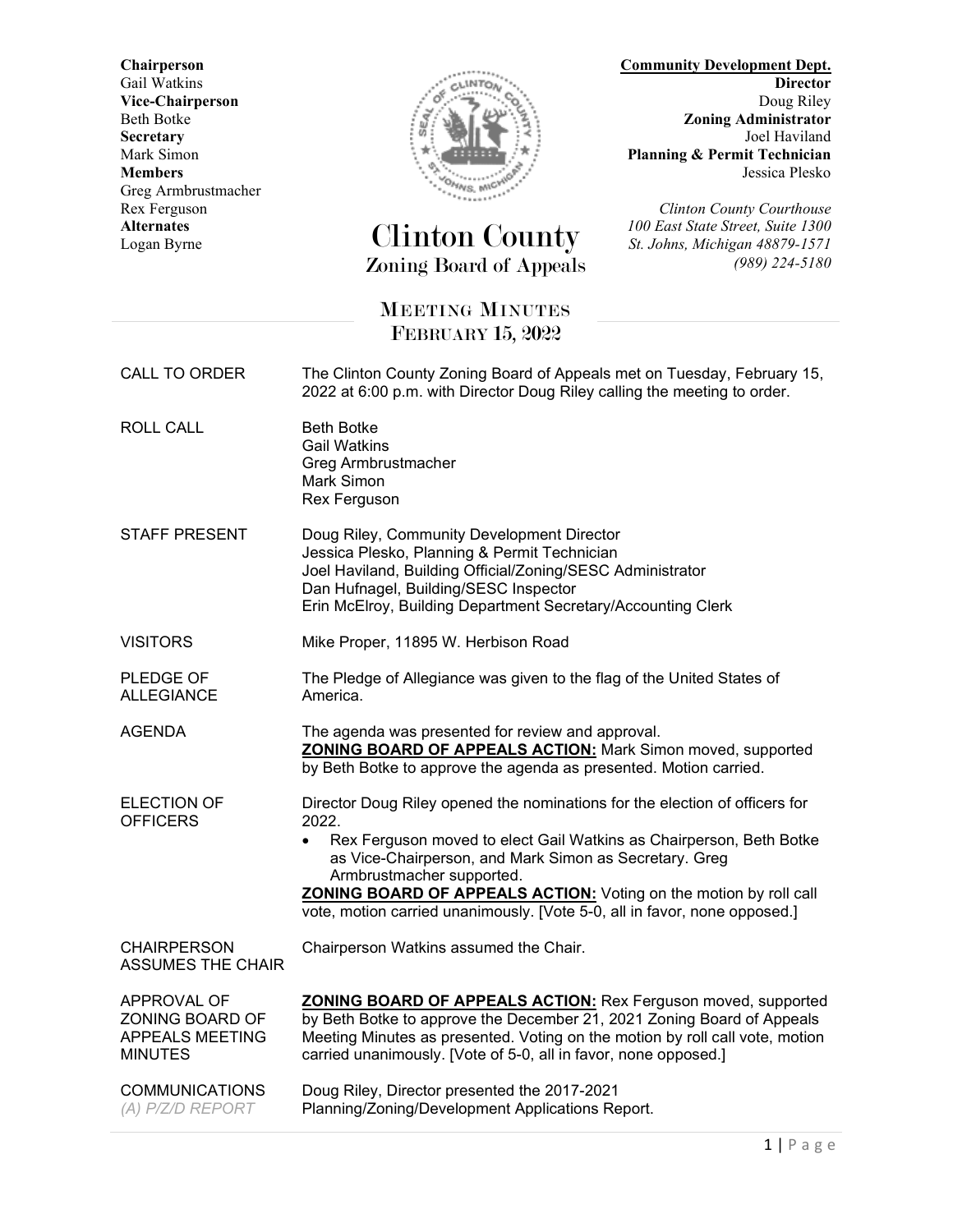| (B) ENFORCEMENT<br><b>REPORT</b> | Joel Haviland, Building Official/Zoning/SESC Administrator presented the<br>2017-2021 Zoning Violation and Code Enforcement Report.<br>Chairperson Watkins commented that if the Community Development<br>$\bullet$<br>Department-Prosecuting Attorney's Office relationship continues to be<br>strong and grow, we will all benefit in terms of quality of life.                                                                                                                                                                                                                                                                                                                                                                                                                                                                                                                                                                                                                                                                                                                                                                                                                                                                                                                                                                                                                                                                                                                                                                                                                                                                                                                                                                                                                                                                                                                                                                                                                                                                                                                                                                                                                                                            |
|----------------------------------|------------------------------------------------------------------------------------------------------------------------------------------------------------------------------------------------------------------------------------------------------------------------------------------------------------------------------------------------------------------------------------------------------------------------------------------------------------------------------------------------------------------------------------------------------------------------------------------------------------------------------------------------------------------------------------------------------------------------------------------------------------------------------------------------------------------------------------------------------------------------------------------------------------------------------------------------------------------------------------------------------------------------------------------------------------------------------------------------------------------------------------------------------------------------------------------------------------------------------------------------------------------------------------------------------------------------------------------------------------------------------------------------------------------------------------------------------------------------------------------------------------------------------------------------------------------------------------------------------------------------------------------------------------------------------------------------------------------------------------------------------------------------------------------------------------------------------------------------------------------------------------------------------------------------------------------------------------------------------------------------------------------------------------------------------------------------------------------------------------------------------------------------------------------------------------------------------------------------------|
| (C) 2022 ZBA<br><b>SCHEDULE</b>  | Doug Riley, Director presented a copy of the adopted 2022 Zoning Board of<br>Appeals (ZBA) Meeting Schedule.                                                                                                                                                                                                                                                                                                                                                                                                                                                                                                                                                                                                                                                                                                                                                                                                                                                                                                                                                                                                                                                                                                                                                                                                                                                                                                                                                                                                                                                                                                                                                                                                                                                                                                                                                                                                                                                                                                                                                                                                                                                                                                                 |
| PUBLIC COMMENTS                  | Chairperson Watkins called for public comments. There were no public<br>comments.                                                                                                                                                                                                                                                                                                                                                                                                                                                                                                                                                                                                                                                                                                                                                                                                                                                                                                                                                                                                                                                                                                                                                                                                                                                                                                                                                                                                                                                                                                                                                                                                                                                                                                                                                                                                                                                                                                                                                                                                                                                                                                                                            |
| <b>OLD BUSINESS</b>              | None                                                                                                                                                                                                                                                                                                                                                                                                                                                                                                                                                                                                                                                                                                                                                                                                                                                                                                                                                                                                                                                                                                                                                                                                                                                                                                                                                                                                                                                                                                                                                                                                                                                                                                                                                                                                                                                                                                                                                                                                                                                                                                                                                                                                                         |
| <b>NEW BUSINESS</b>              | Chairperson Watkins called on Doug Riley, Director for report.<br>Doug Riley:<br>$\bullet$<br>Reviewed case ZC-01-22 VR - Application for a Variance as<br>$\circ$<br>detailed in the Staff Report (which includes the variance criteria to<br>be reviewed by the ZBA).<br>Chairperson Watkins asked for any comments from the Board.<br>٠<br>Inquired if 3-4 foot of fill will be required for this project?<br>$\circ$<br>Doug Riley confirmed that it would likely require 3-4 foot of fill.<br>٠<br>Chairperson Watkins commented that such fill could cause issues with<br>$\bullet$<br>drainage.<br>Asked if there were any responses to the noticing from the<br>$\circ$<br>neighbors to the south of the subject property?<br>Doug Riley replied, there was no response from the property owner to<br>the immediate south.<br>o Further discussed the Basic Conditions; specifically, regarding the<br>rear-yard setback requirements and his evaluation of Basic<br>Condition #1 as recorded in the Staff Report.<br>Chairperson Watkins asked for any additional comments from the Board.<br>$\bullet$<br>Hearing none, Chairperson Watkins called for a motion to open the<br>$\circ$<br>public hearing.<br>ZONING BOARD OF APPEALS ACTION: Greg Armbrustmacher moved,<br>supported by Beth Botke to open the public hearing. Voting on the motion by<br>roll call vote, motion carried unanimously. [Vote of 5-0, all in favor, none<br>opposed.]<br>Chairperson Watkins called on the applicant.<br>٠<br>Inquired if the existing garage has been modified already?<br>O<br>Mike Proper answered that it has not.<br>٠<br>Chairperson Watkins asked Mr. Proper what his intent is for the<br>$\bullet$<br>proposed building.<br>Mike Proper indicated that he intends to use it as storage of motor<br>vehicles.<br>Noted, he would like to purchase an RV for retirement.<br>$\circ$<br>Chairperson Watkins inquired what the height of the walls are proposed<br>٠<br>to be?<br>Mike Proper responded that the proposed wall height is 14 feet.<br>٠<br>Mark Simon inquired what the pitch of the roof is proposed to be?<br>٠<br>Mike Proper indicated the roof is proposed to be a 4/12 pitch.<br>$\bullet$ |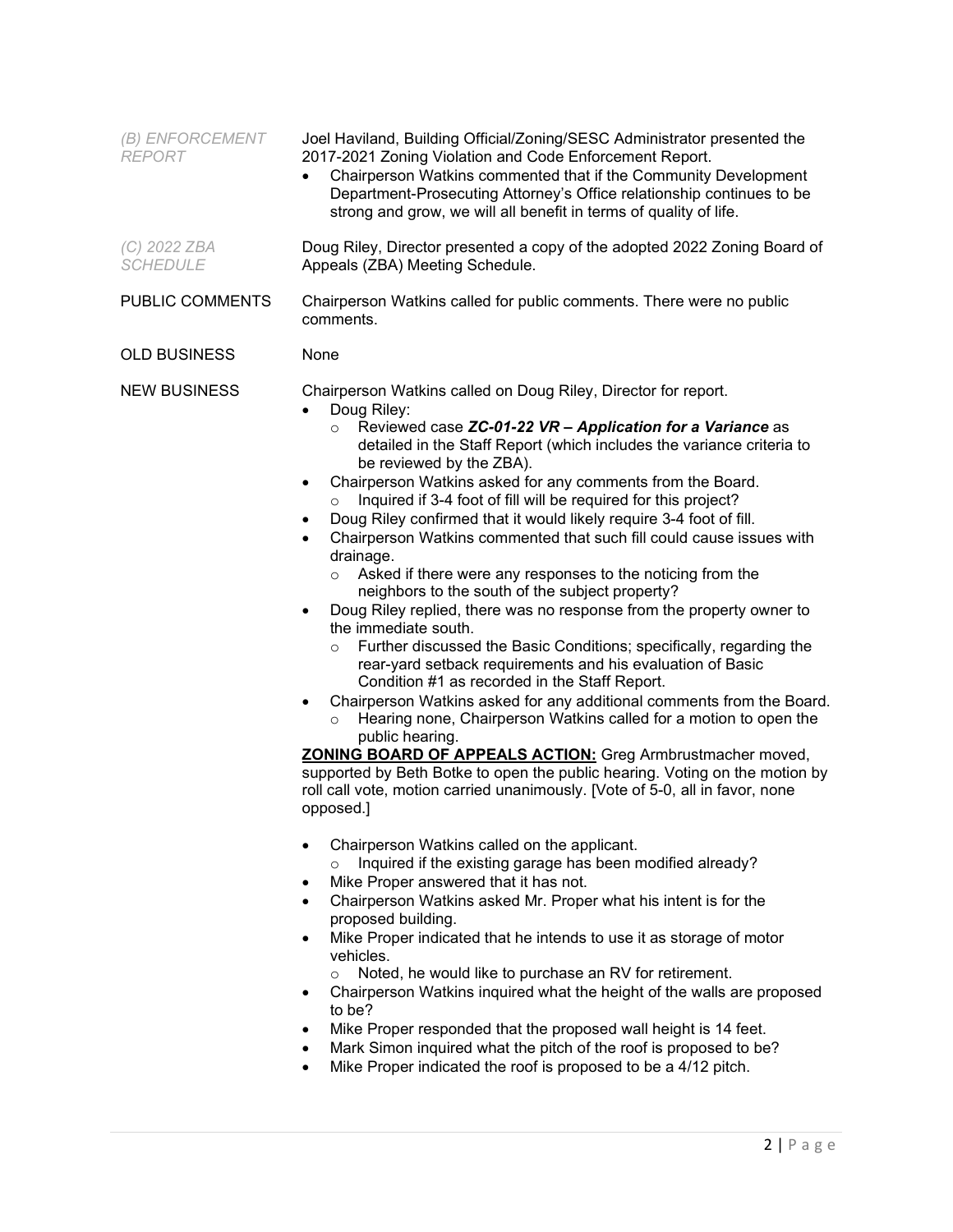- o Commented that he does not have plans to fill on the opposite end to minimize the amount of fill coming in to preserve the existing slope of the property.
- Rex Ferguson asked Mr. Proper what type of materials he is proposing for the roof?
- Mike Proper indicated that he plans to use wood and asphalt shingles.
- Rex Ferguson questioned his plan for drainage.
- Mike Proper replied that he intends to implement natural drainage to the west onto his property.
- Chairperson Watkins asked for any comments from the public.
	- o Hearing none, Chairperson Watkins called for a motion to close the public hearing.

**ZONING BOARD OF APPEALS ACTION:** Rex Ferguson moved, supported by Mark Simon to close the public hearing. Voting on the motion by roll call vote, motion carried unanimously. [Vote of 5-0, all in favor, none opposed.]

**ZONING BOARD OF APPEALS ACTION:** Mark Simon moved, supported by Rex Ferguson to approve *Variance Request – ZC-01-22 VR, Proper,* for the requested attached garage rear yard setback variance in Section 11 of Eagle Township based upon the following reasoning and subject to the following condition:

- Reasoning: **(1)** The proposal satisfies the basic conditions as set forth in Section 720F.1 of the Zoning Ordinance as referenced in the staff report. **(2)** The proposal satisfies special conditions #1 and #2 as set forth in Section 720F.2 of the Zoning Ordinance as referenced in the staff report.
- Conditions: **(1)** The applicant shall obtain a building permit from the Community Development Department prior to commencing construction of the garage.
- Chairperson Watkins commented that he is in support of this approval because the smaller buildings are proposed to be tore down – which will clean up the property/make it look nice/etc.

| OTHER BUSINESS<br><b>TRAINING</b><br><b>DISCUSSION</b> | Doug Riley, Director:<br>Reviewed and discussed Basic Condition A.1 with the Zoning Board of<br>Appeals.<br>The Board specifically discussed Basic Condition A.1 as detailed in the<br>$\bullet$<br>variance criteria.                                                                                   |
|--------------------------------------------------------|----------------------------------------------------------------------------------------------------------------------------------------------------------------------------------------------------------------------------------------------------------------------------------------------------------|
| COMMUNITY<br><b>DEVELOPMENT</b><br>DIRECTOR'S REPORT   | Chairperson Watkins called for the Community Development Director's<br>Report.<br>Doug Riley, Director:<br>The reformatted Zoning Ordinance is posted online for review.<br>$\Omega$<br>Noted that a cross-reference sheet can be provided for the<br>changed section numbers.                           |
| ADJOURNMENT                                            | <b>ZONING BOARD OF APPEALS ACTION:</b> With no further business to come<br>before the Board, Greg Armbrustmacher moved, supported by Mark Simon<br>to adjourn the meeting at 6:54 p.m. Voting on the motion by roll call vote,<br>motion carried unanimously. [Vote of 5-0, all in favor, none opposed.] |

Jessica Plesko, Planning & Permit Technician